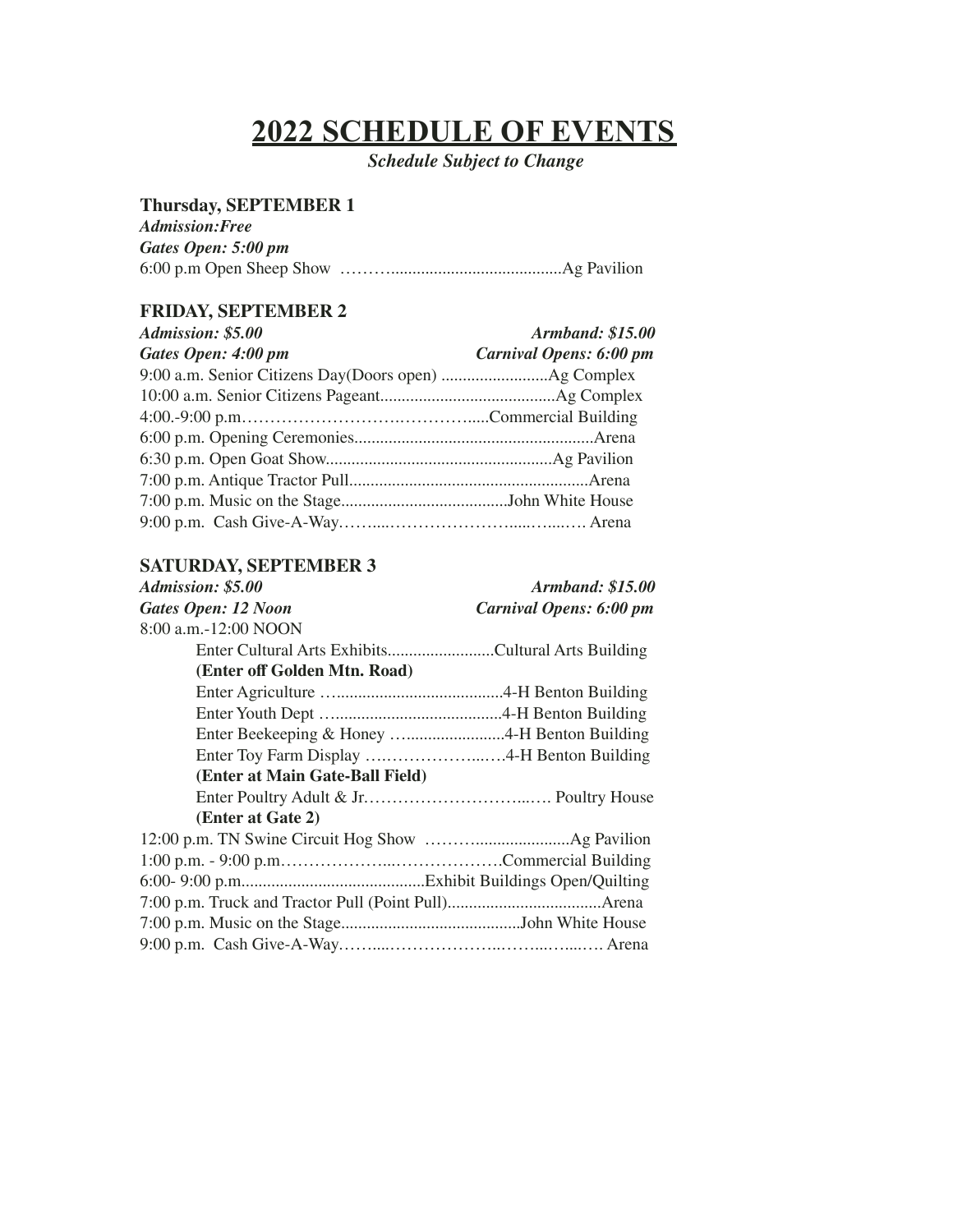#### **SUNDAY, SEPTEMBER 4**

*Admission: \$2.00 or Canned Food Armband: \$15.00 Gates Open: 12 Noon Carnival Opens: 3:00 pm* Farmer for a Day......................................................................... Kid Zone 2:00 p.m. Pageants……………………………………..…….Ag Pavilion **Baby Boy Baby Girl Mr. Toddler Miss Toddler Tiny Miss Little Princess** 2:00 p.m. Remote Control Exhibition.................................Near Carnival

| 6:00 - 9:00 p.m. Gospel SundayJohn White House |  |
|------------------------------------------------|--|

## **MONDAY, SEPTEMBER 5**

| Admission: \$5.00    | <b>Armband: \$20.00</b>        |
|----------------------|--------------------------------|
| Gates Open: 4:00 pm  | <b>Carnival Opens: 6:00 pm</b> |
|                      |                                |
|                      |                                |
|                      |                                |
|                      |                                |
|                      |                                |
| <b>Little Miss</b>   | <b>Junior Miss</b>             |
| <b>Fair Princess</b> | <b>Fairest of the Fair</b>     |
|                      |                                |
|                      |                                |

#### **TUESDAY, SEPTEMBER 6**

| <b>Admission: FREE</b> | <b>Armband: \$15.00</b> |
|------------------------|-------------------------|
| Gates Open: 4:00 pm    | Carnival Opens: 6:00 pm |
|                        |                         |
|                        |                         |
|                        |                         |
|                        |                         |
|                        |                         |
|                        |                         |